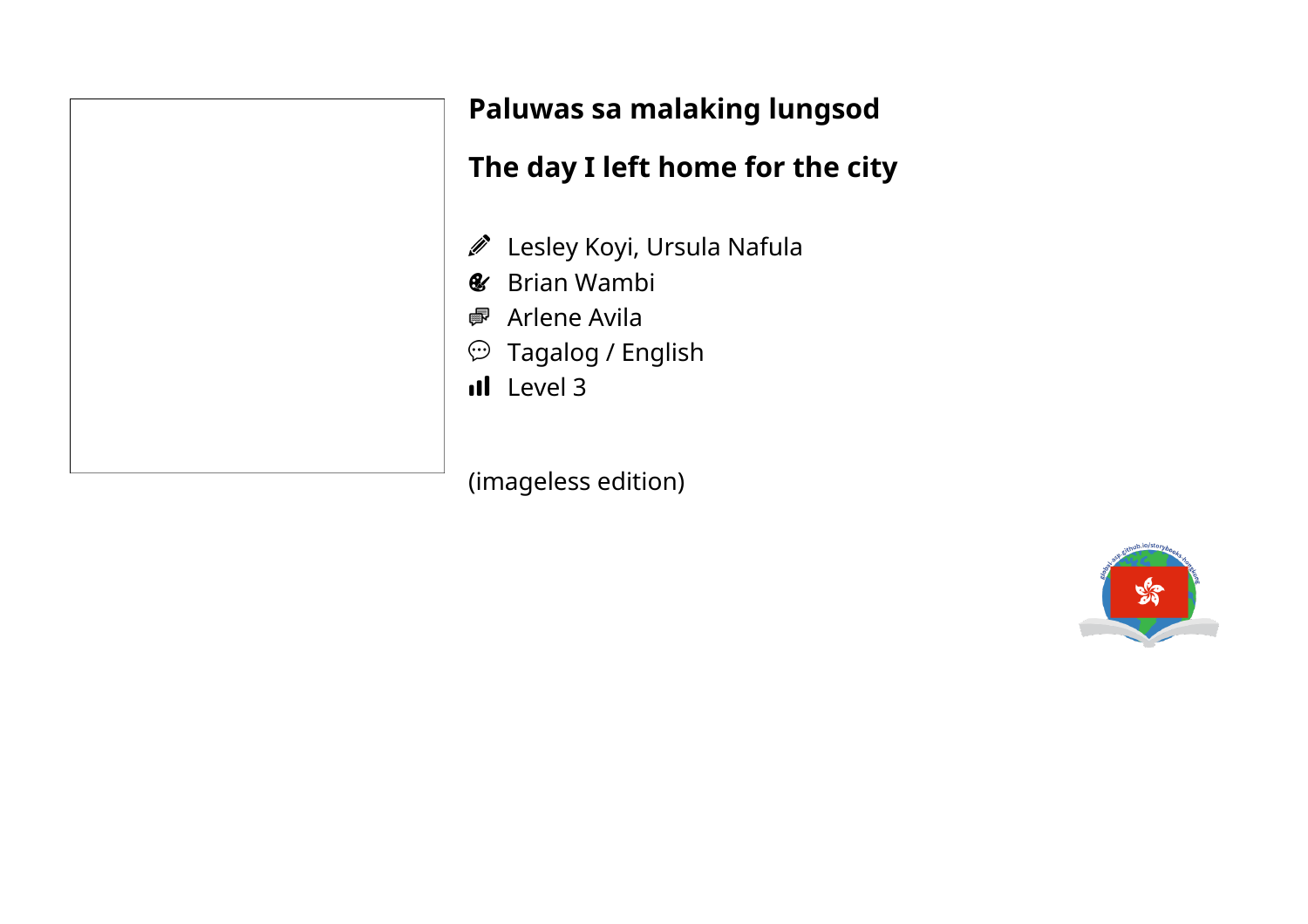Siksikan ang tao at punung-puno ang mga bus sa terminal. Sa labas ng bus, mas madami pang hindi naikakargang mga gamit. Sinisigaw ng mga konduktor kung saan sila papunta.

The small bus stop in my village was busy with people and overloaded buses. On the ground were even more things to load. Touts were shouting the names where their buses were going.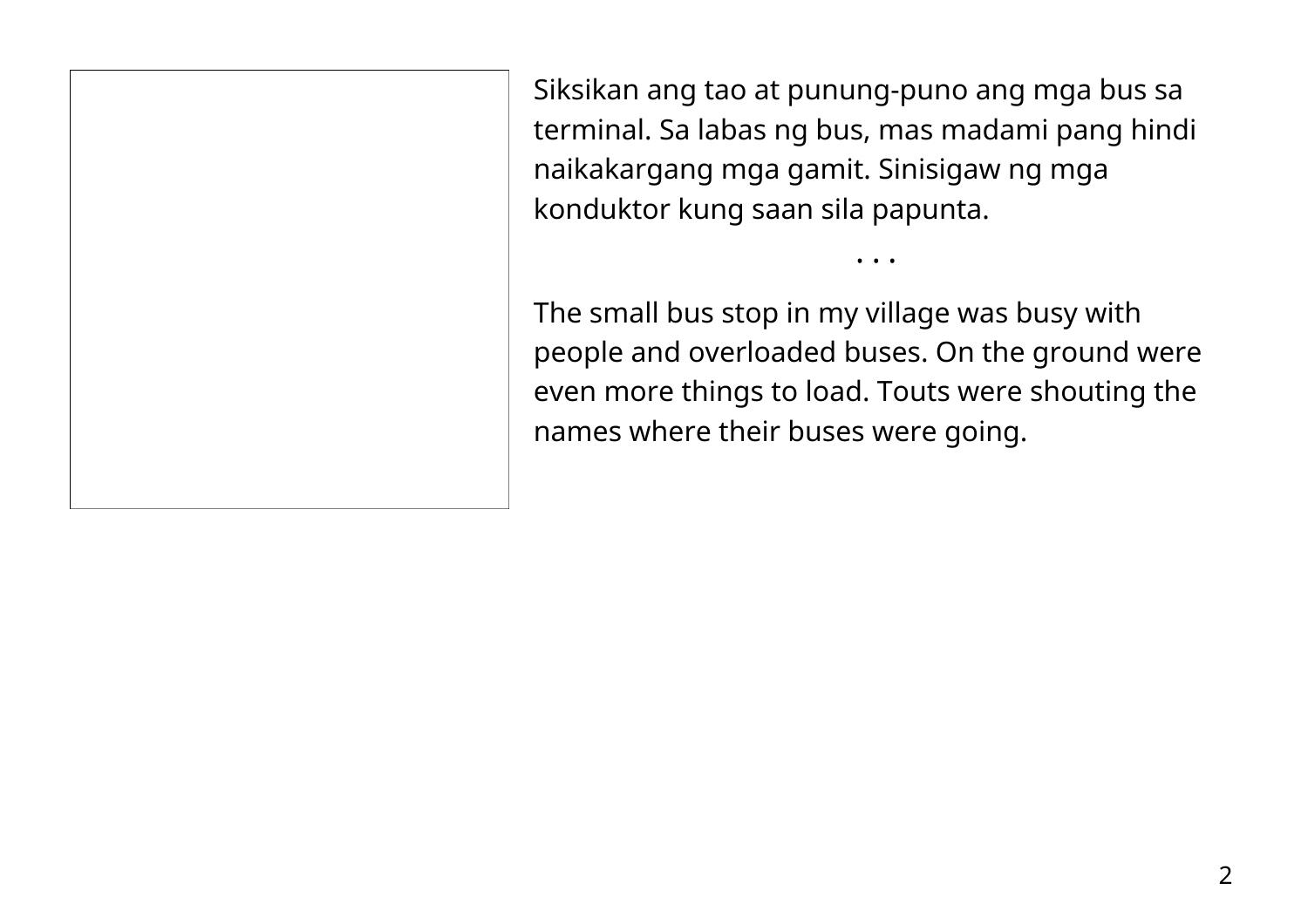"Lungsod! Lungsod kayo riyan! Mga pa-kanluran, dito na!" sigaw ng isa. Doon ako dapat sumakay.

• • •

"City! City! Going west!" I heard a tout shouting. That was the bus I needed to catch.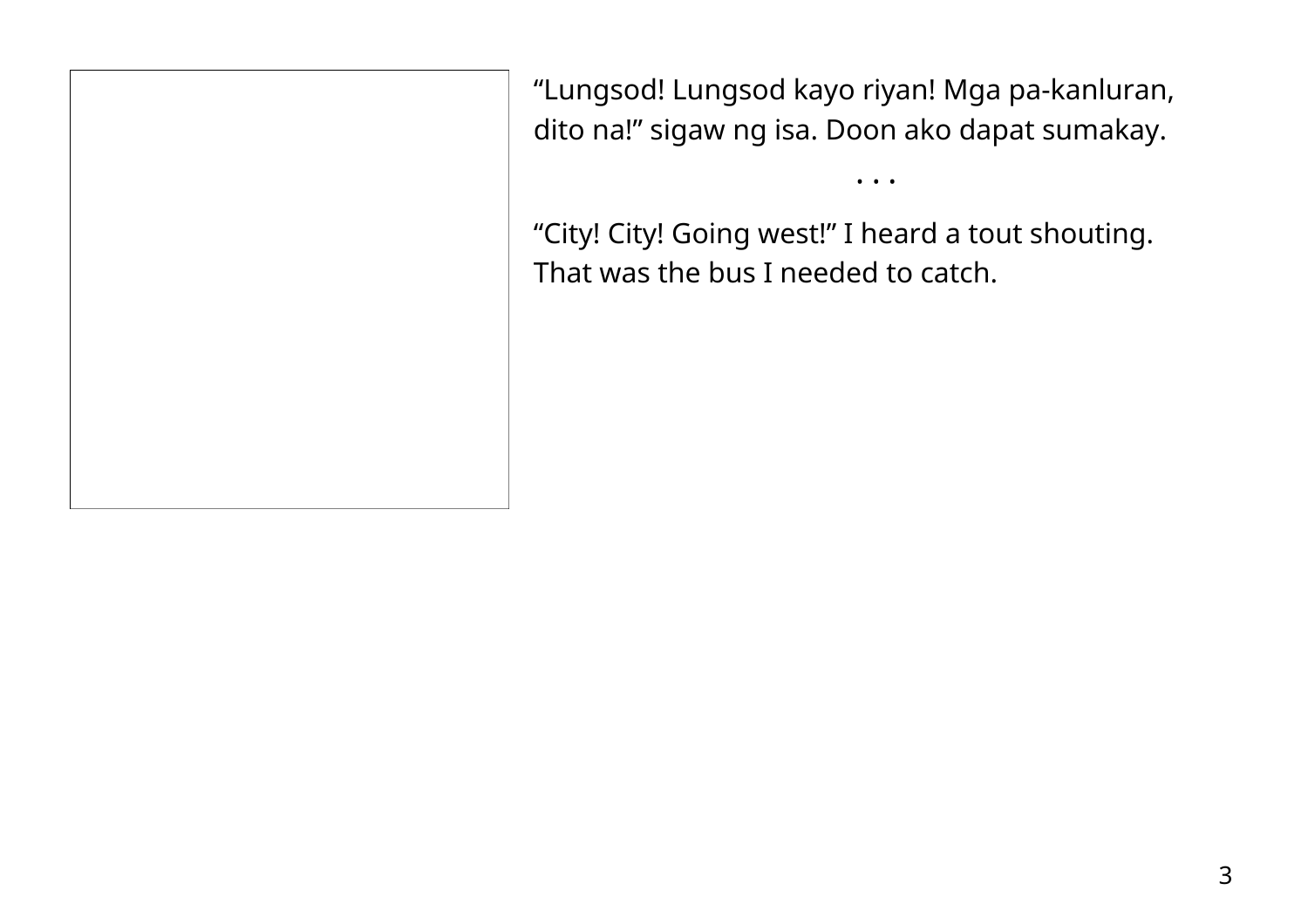Halos puno na ang bus pero marami pa rin gustong sumakay. Nilagay ng iba ang bagahe sa ilalim ng bus. Ipinatong naman nung iba ang mga gamit nila sa mga lalagyan sa loob.

The city bus was almost full, but more people were still pushing to get on. Some packed their luggage under the bus. Others put theirs on the racks inside.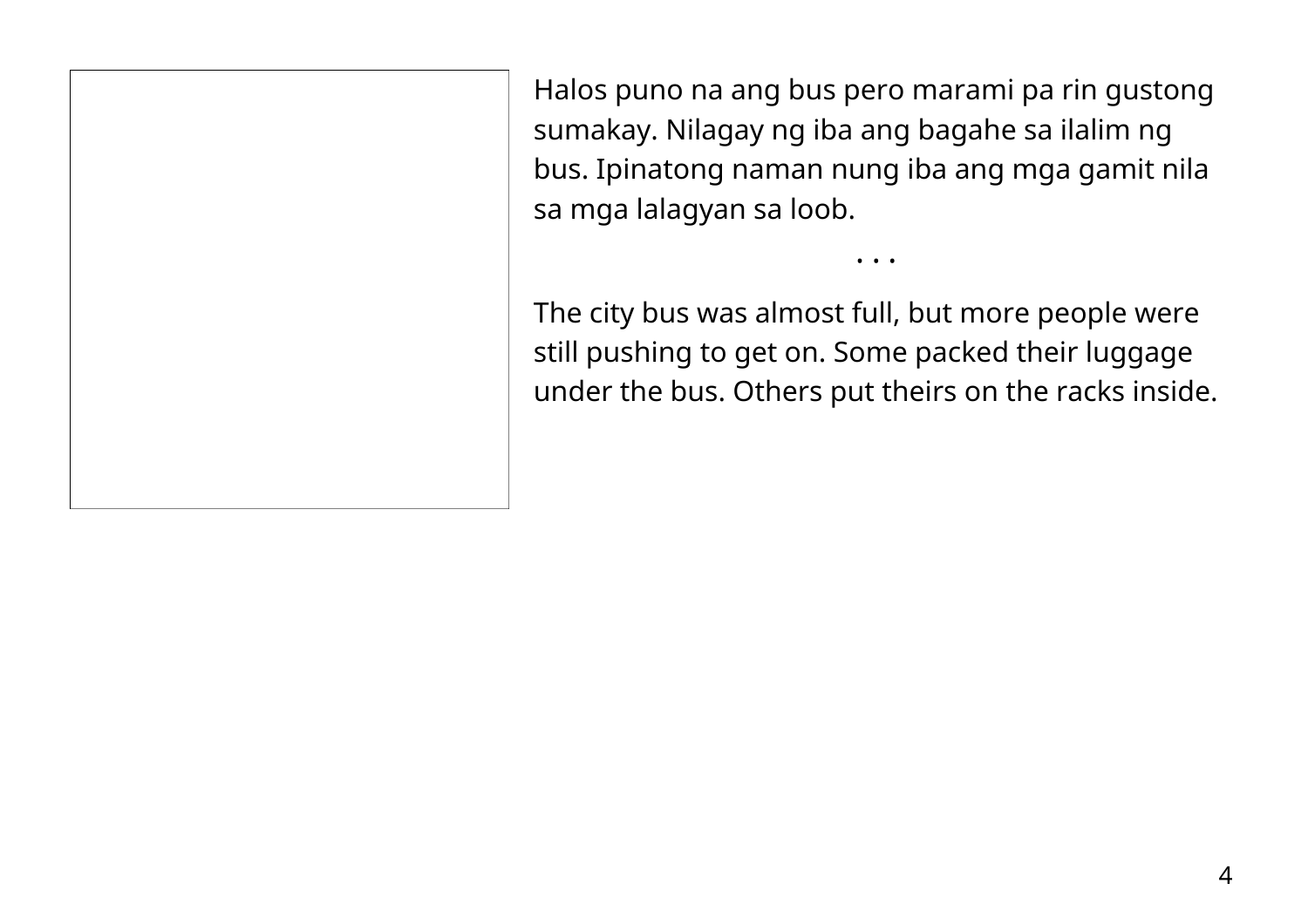Hawak ng mga bagong pasahero ang tiket nila habang naghahanap ng upuan. Hinahanda ng mga nanay ang kanilang mga anak para sa mahabang biyahe.

• • •

New passengers clutched their tickets as they looked for somewhere to sit in the crowded bus. Women with young children made them comfortable for the long journey.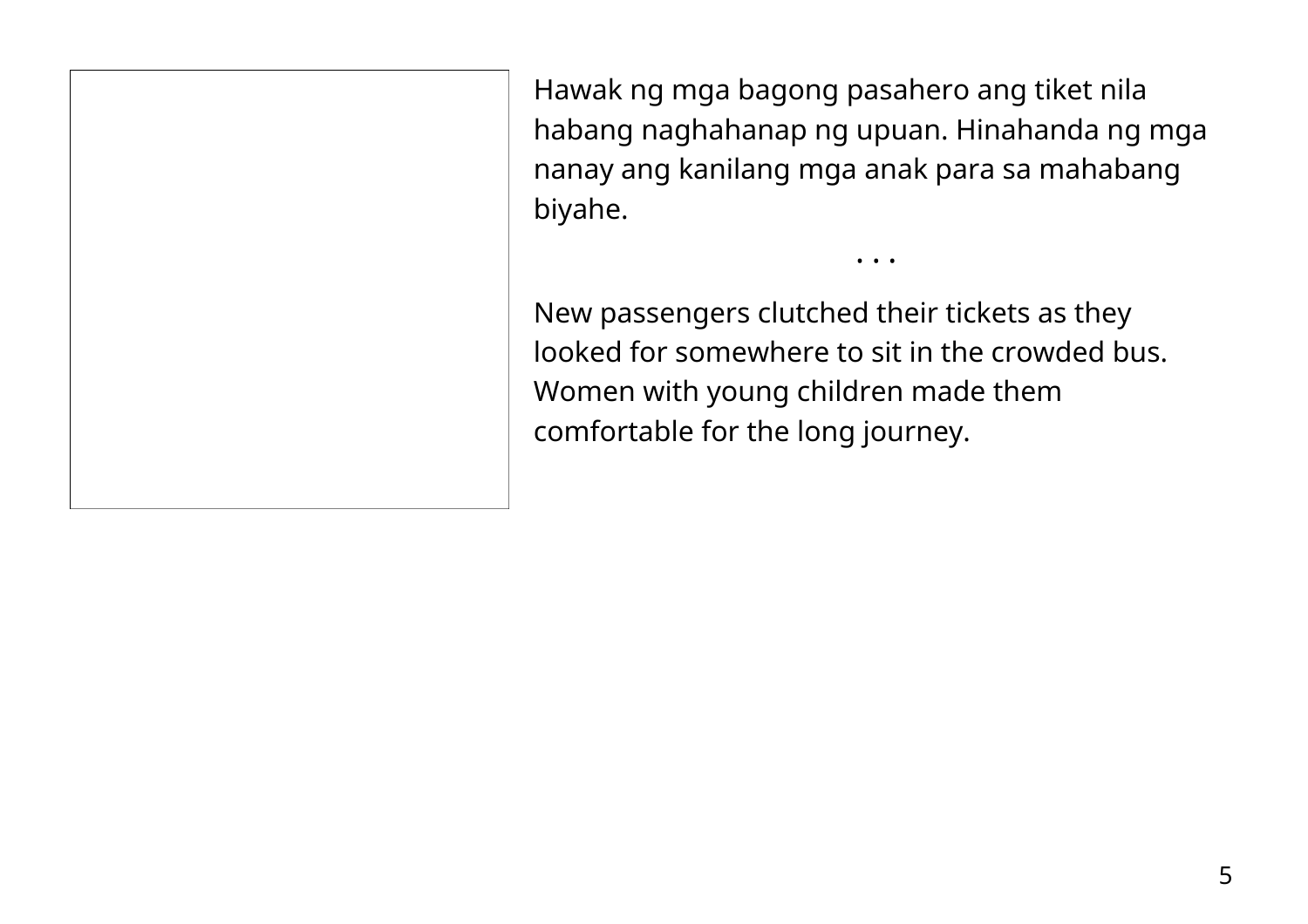Sumiksik ako malapit sa isang bintana. Mukhang kinakabahan ang katabi ko. Hawak niyang mahigpit ang berdeng plastic bag. Luma na ang kanyang damit at tsinelas.

• • •

I squeezed in next to a window. The person sitting next to me was holding tightly to a green plastic bag. He wore old sandals, a worn out coat, and he looked nervous.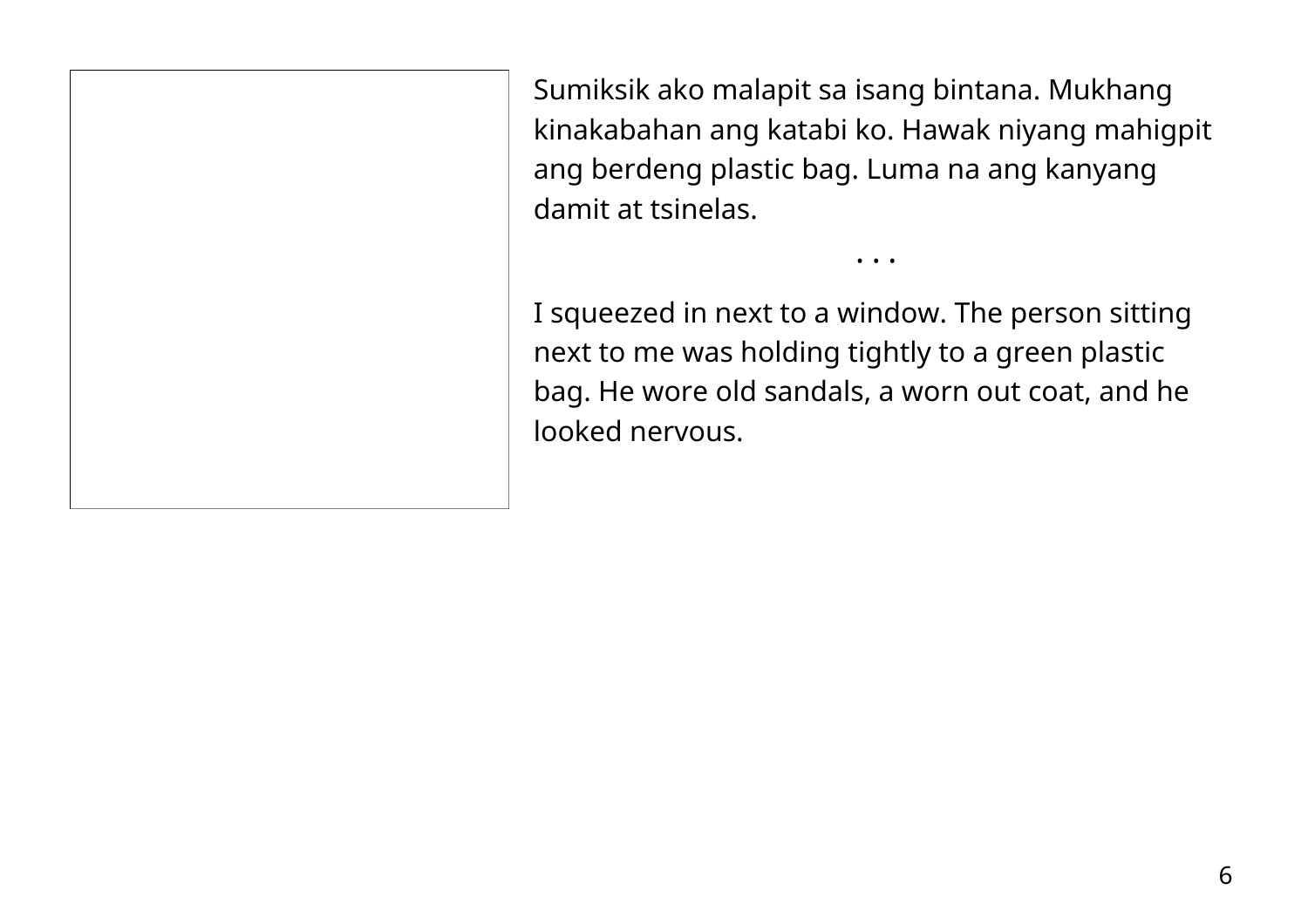Tumingin ako sa labas. Iiwan ko na ang aking nayon, kung saano ako lumaki. Luluwas ako papunta sa malaking lungsod.

I looked outside the bus and realised that I was leaving my village, the place where I had grown up. I was going to the big city.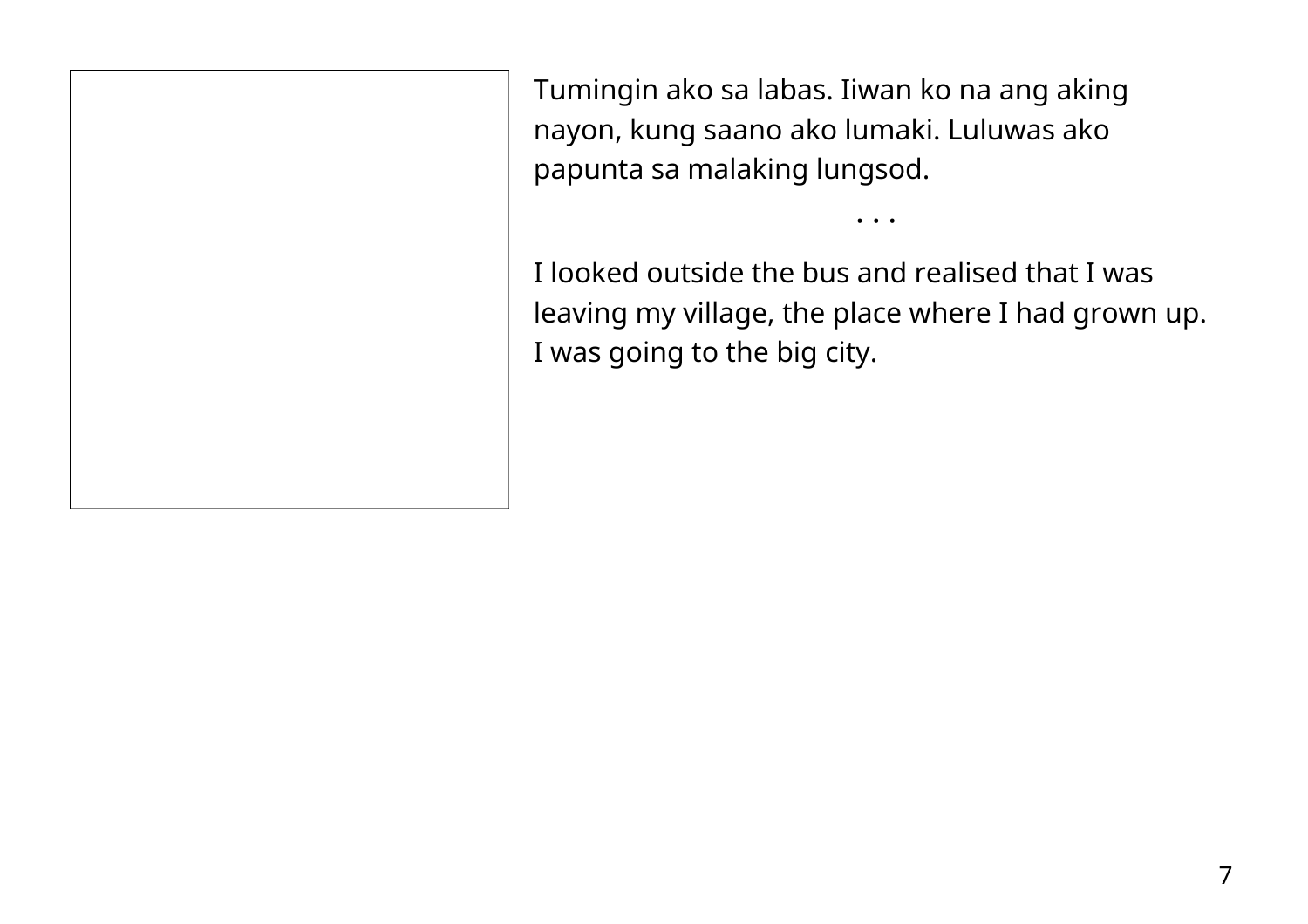Nakaupo na ang mga pasahero at naikarga na ang mga bagahe. Pero marami pa ring mga manlalako sa loob ng bus. Sinisigaw nila ang kanilang binibenta. Nakakaaliw ang mga ginagamit nilang salita.

The loading was completed and all passengers were seated. Hawkers still pushed their way into the bus to sell their goods to the passengers. Everyone was shouting the names of what was available for sale. The words sounded funny to me.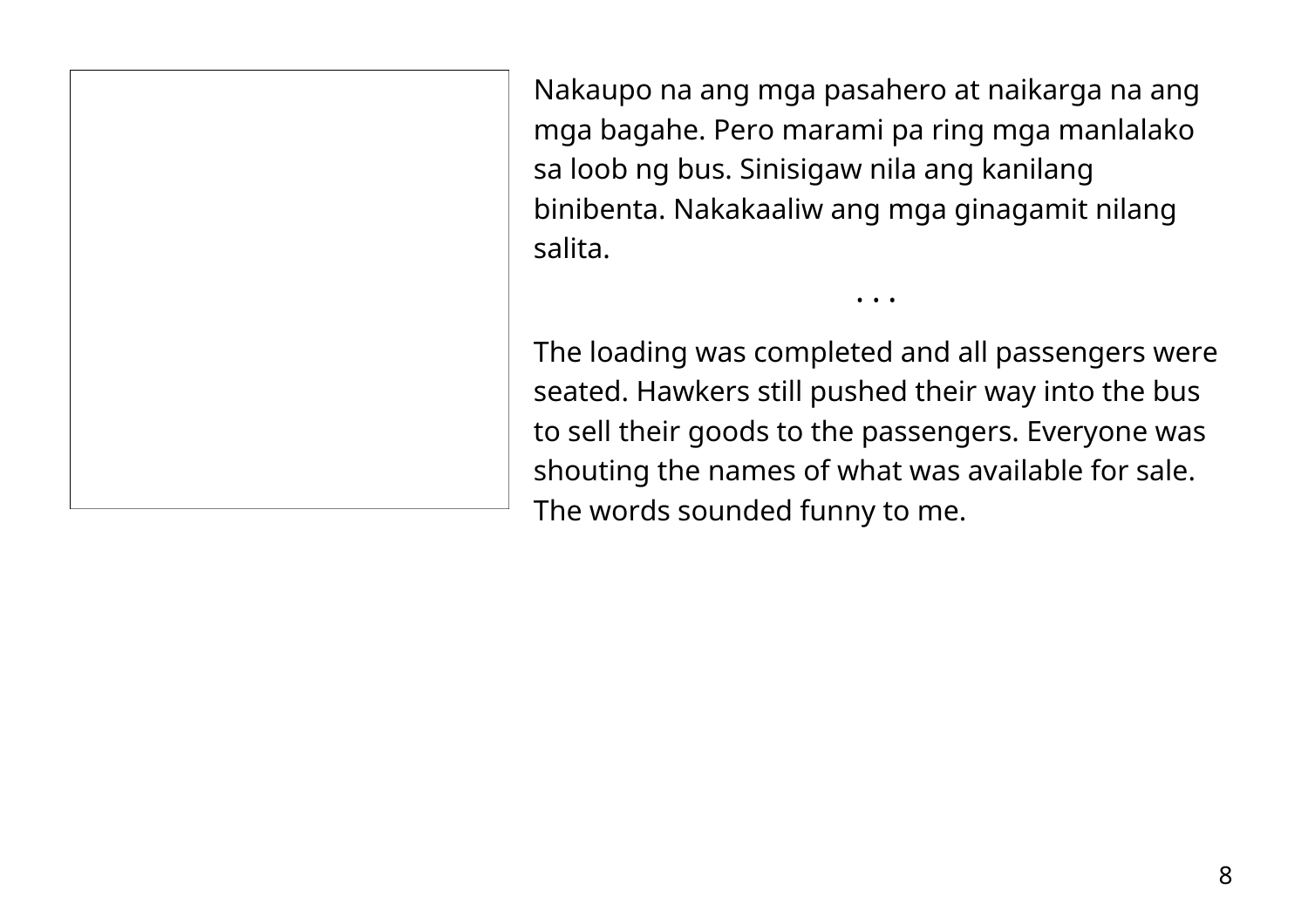May bumili ng inumin. May bumili ng kakanin at nagsimulang kumain. Tulad ko, may iba na nanood lang dahil walang pambili.

A few passengers bought drinks, others bought small snacks and began to chew. Those who did not have any money, like me, just watched.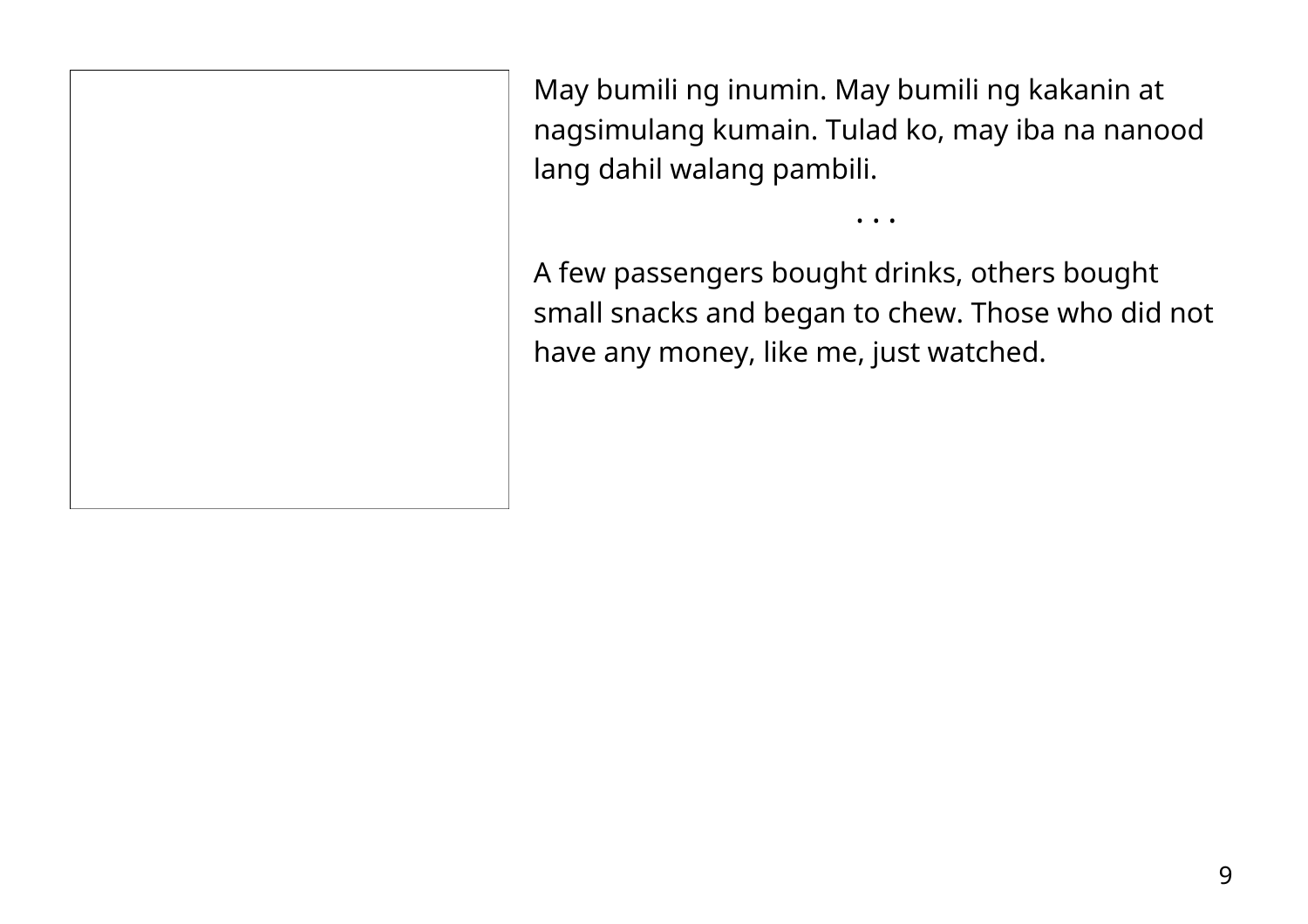Napatigil ang lahat ng bumusina ang drayber. Pinalabas ng konduktor ang mga naglalako dahil aalis na ang bus.

These activities were interrupted by the hooting of the bus, a sign that we were ready to leave. The tout yelled at the hawkers to get out.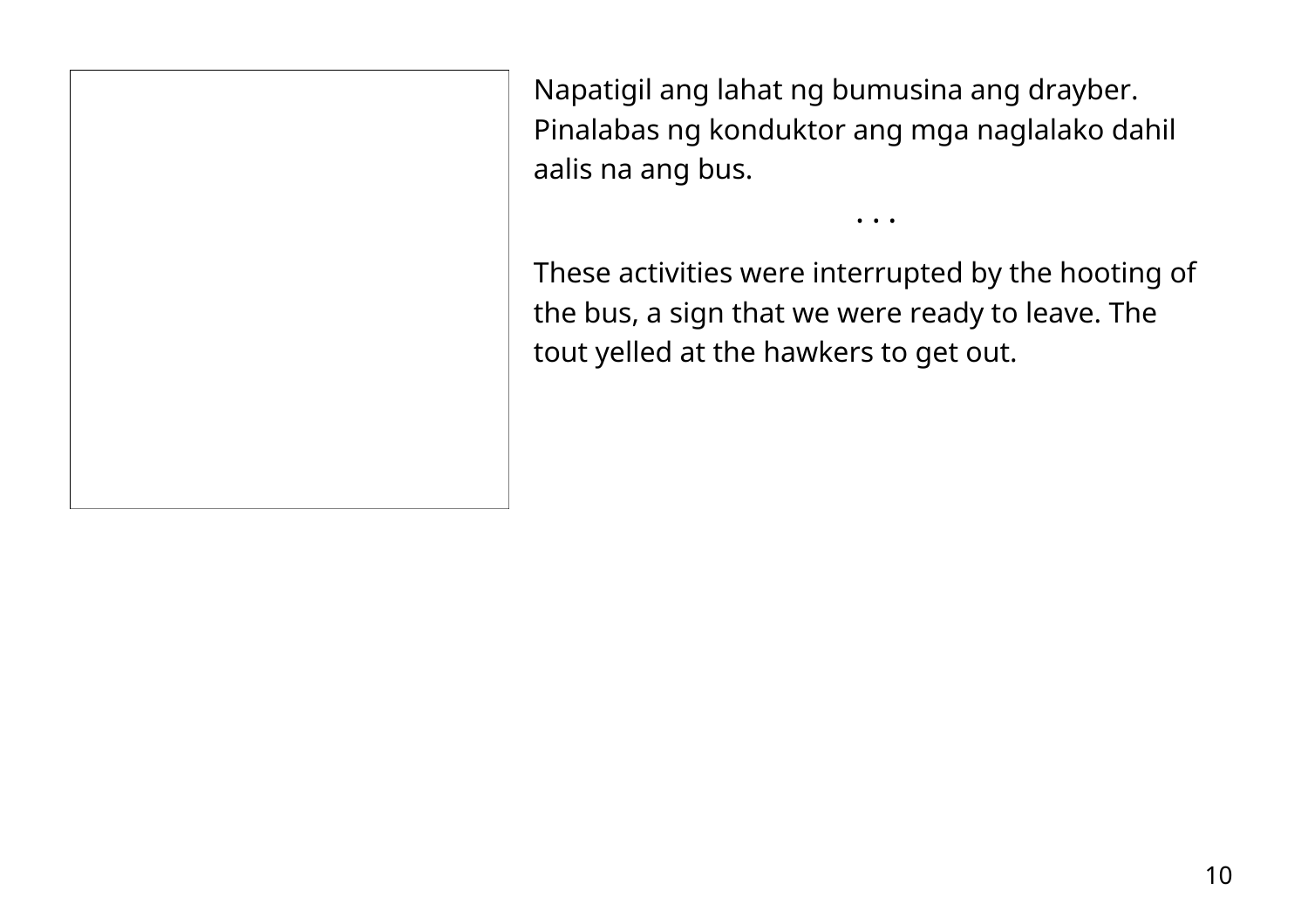Nagtulakan sila palabas. Nagsukli ang iba pero meron pa rin nagpupumilit makabenta.

Hawkers pushed each other to make their way out of the bus. Some gave back change to the travellers. Others made last minute attempts to sell more items.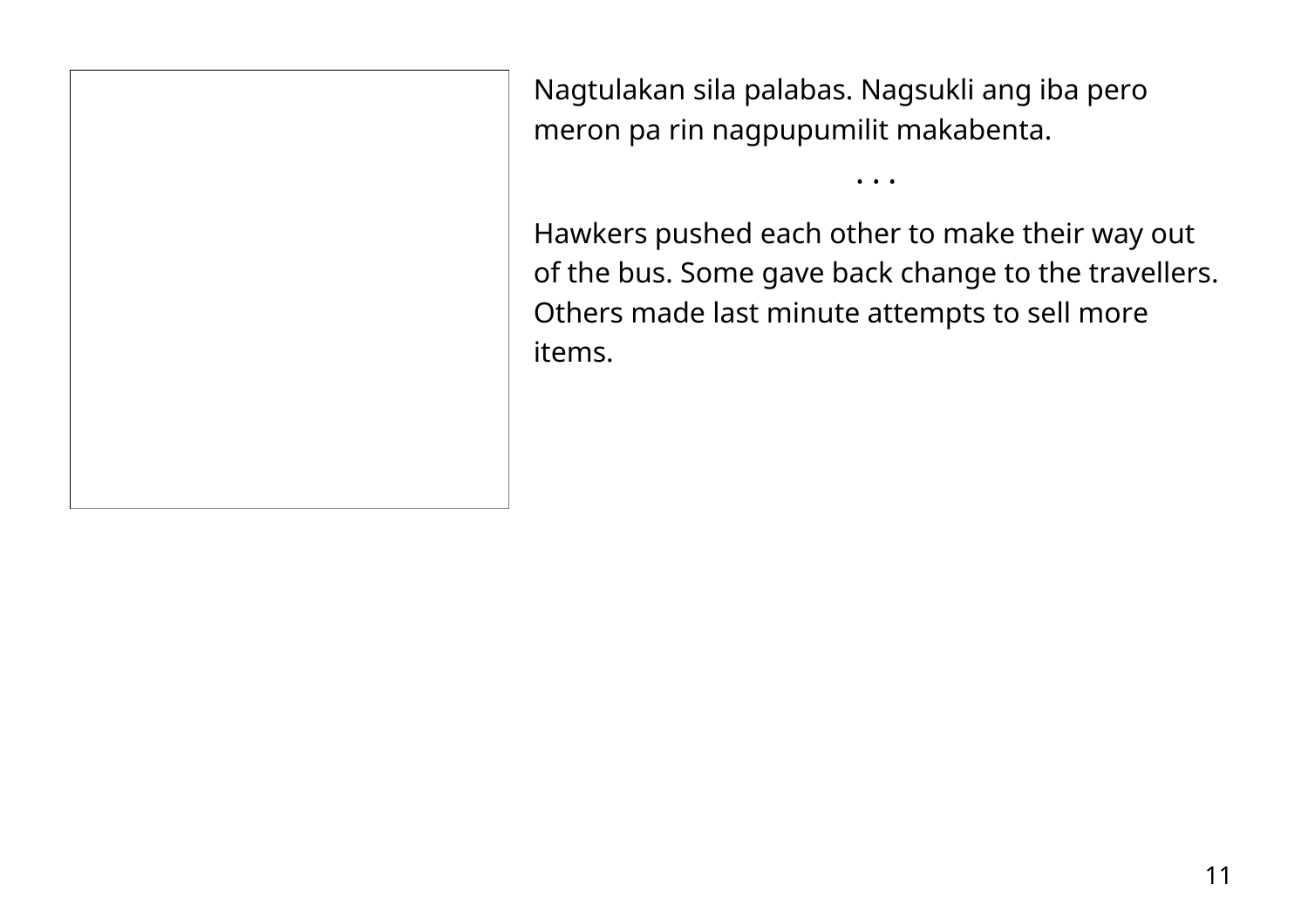Pagtulak ng bus, dumungaw ako sa bintana. Babalik pa kaya ako dito?

As the bus left the bus stop, I stared out of the window. I wondered if I would ever go back to my village again.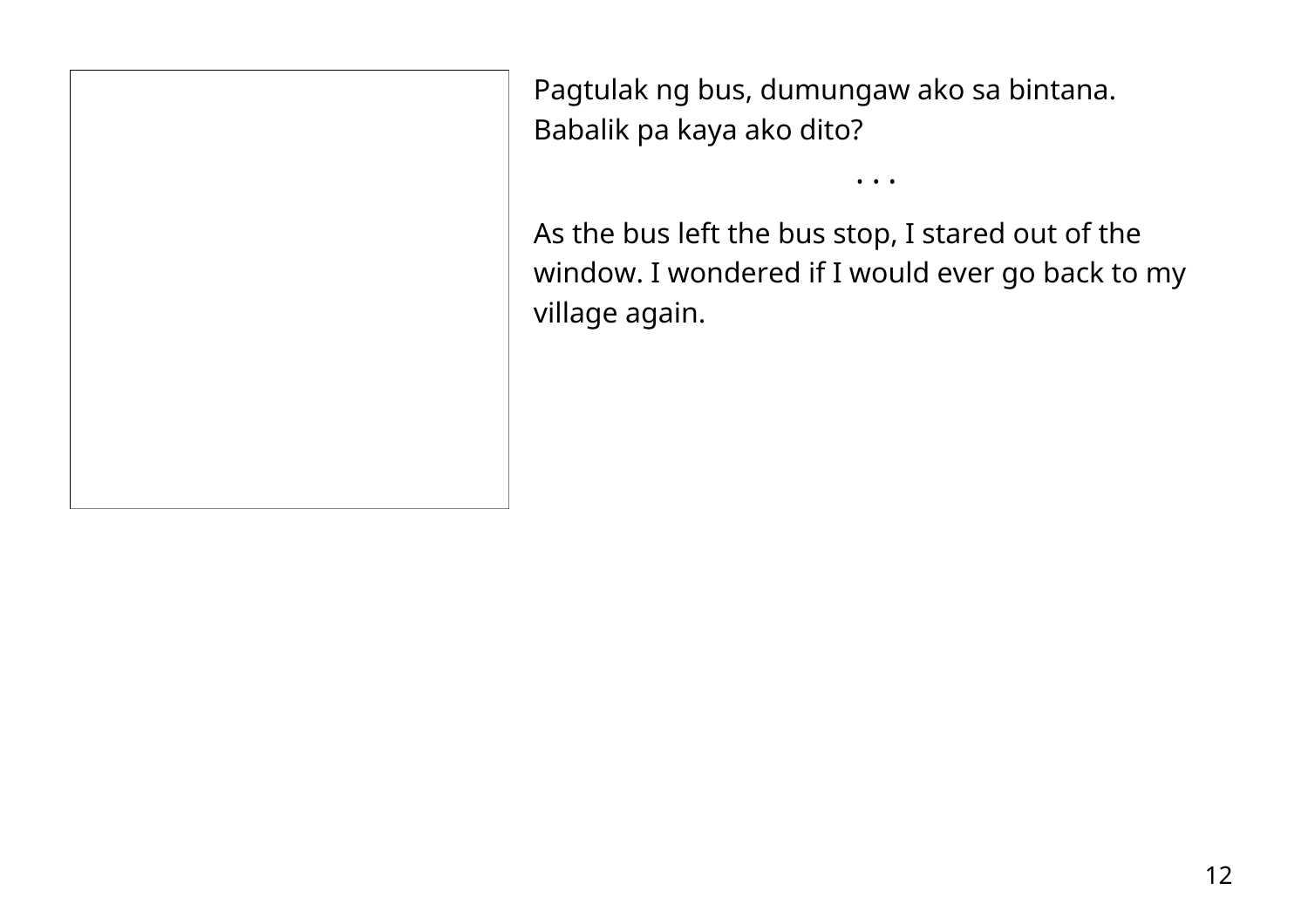Habang kami ay bumibiyahe, naging maalinsangan sa loob ng bus. Pinilit kong makatulog.

• • •

As the journey progressed, the inside of the bus got very hot. I closed my eyes hoping to sleep.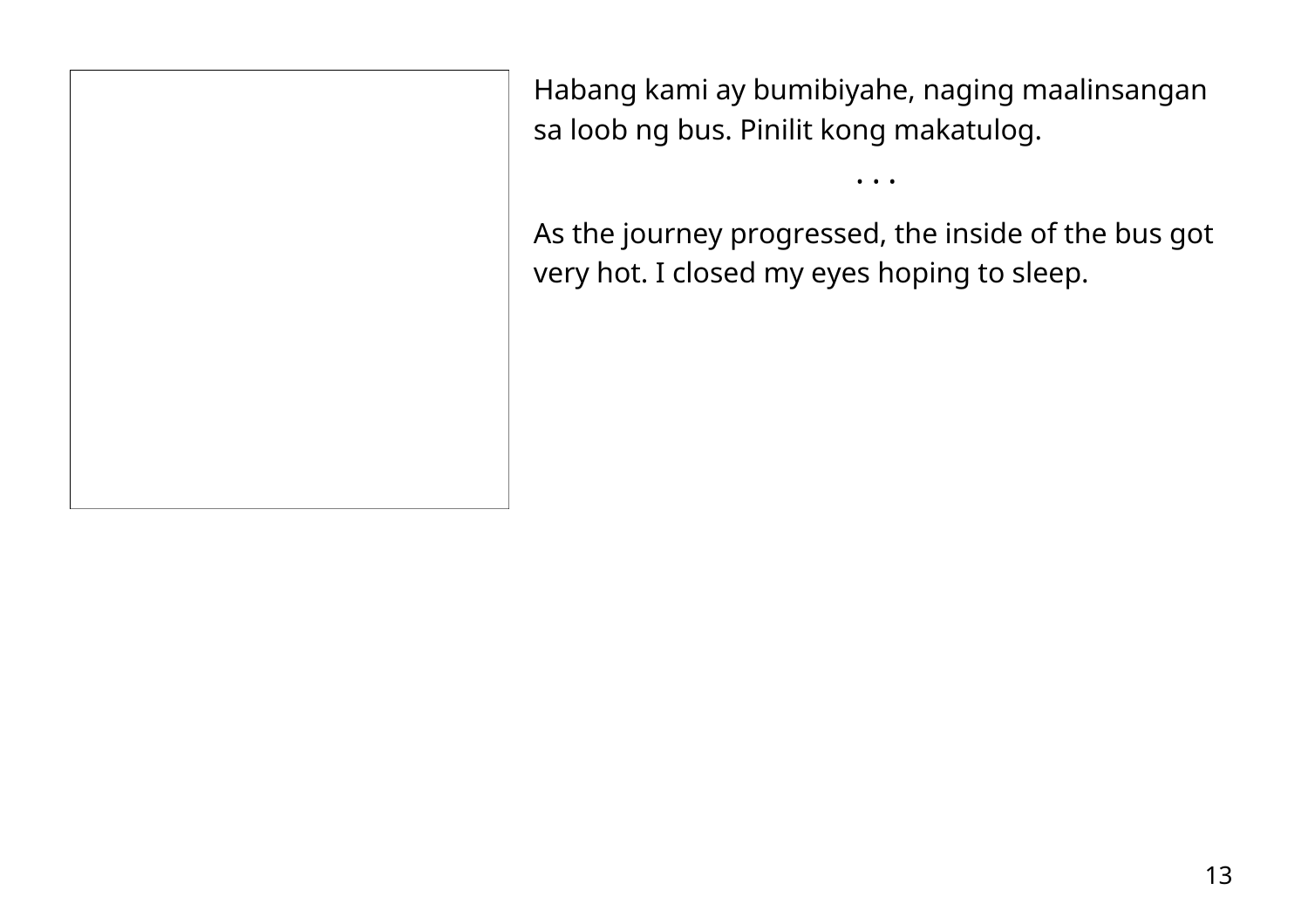Pero laging lumilipad ang utak ko pauwi. Magiging mabuti kaya ang kalagayan ni nanay? Mabibili kaya ang mga kuneho? Maaalala kaya ng kapatid kong diligan ang mga punla?

But my mind drifted back home. Will my mother be safe? Will my rabbits fetch any money? Will my brother remember to water my tree seedlings?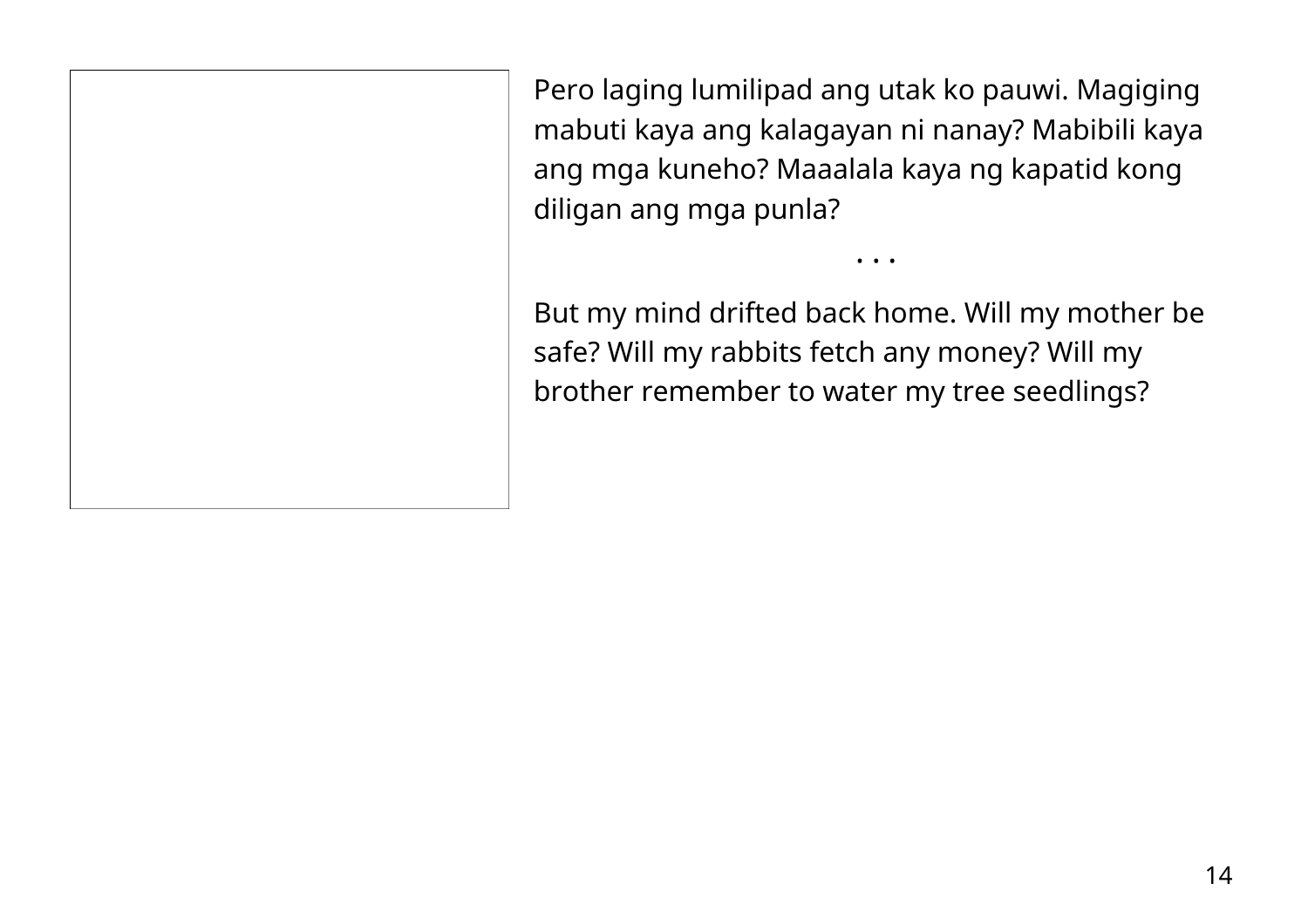Isinaulo ko na lang ang address ng tiyo ko sa siyudad. Nakatulog akong bumubulong bulong.

• • •

On the way, I memorised the name of the place where my uncle lived in the big city. I was still mumbling it when I fell asleep.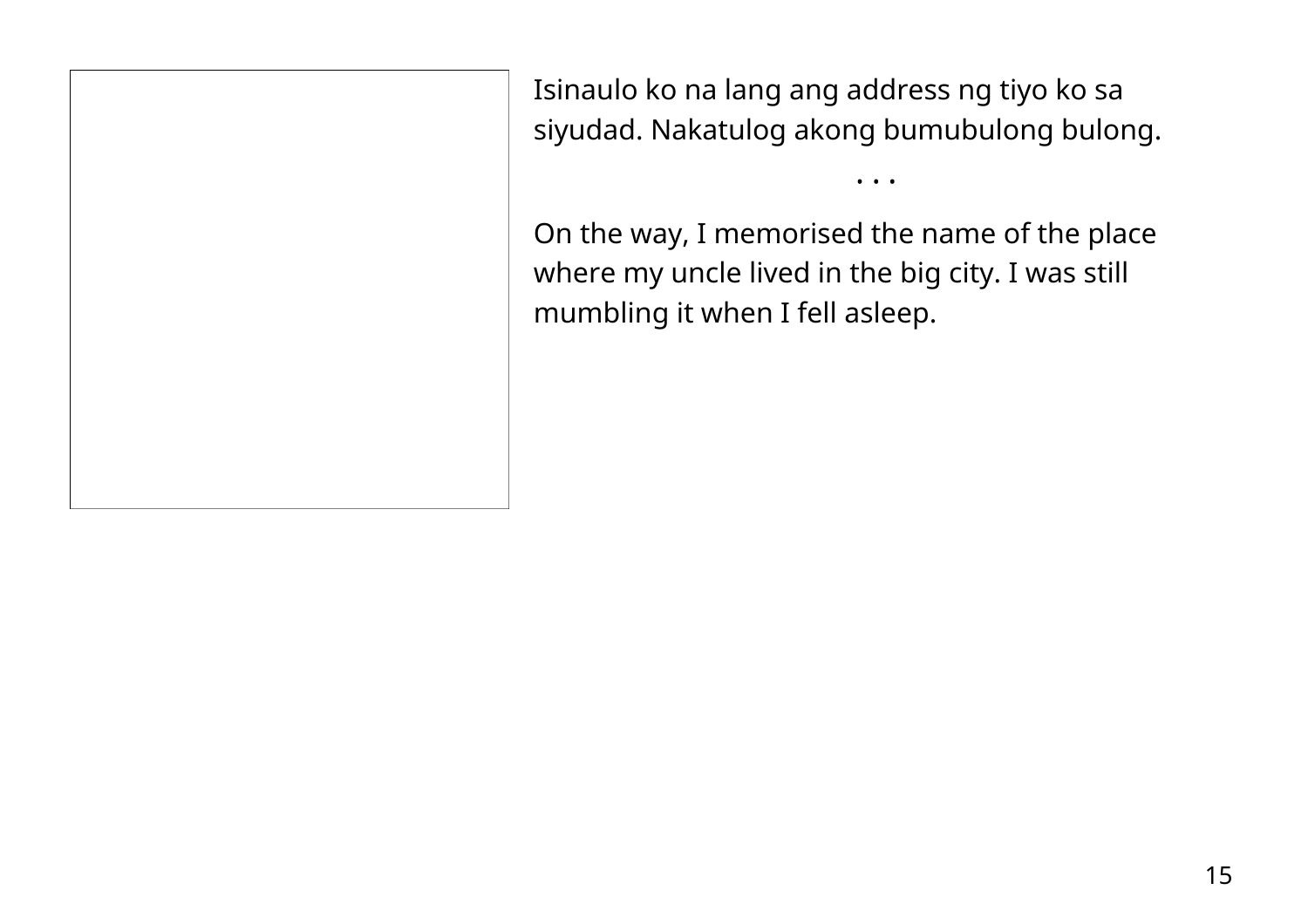Pagkatapos ng siyam na oras, nagising ako sa mga kalabog at sigaw ng konduktor. Nagtatawag na siya ng mga pasahero pabalik sa nayon. Tumalon ako palabas ng bus dala ang bag.

• • •

Nine hours later, I woke up with loud banging and calling for passengers going back to my village. I grabbed my small bag and jumped out of the bus.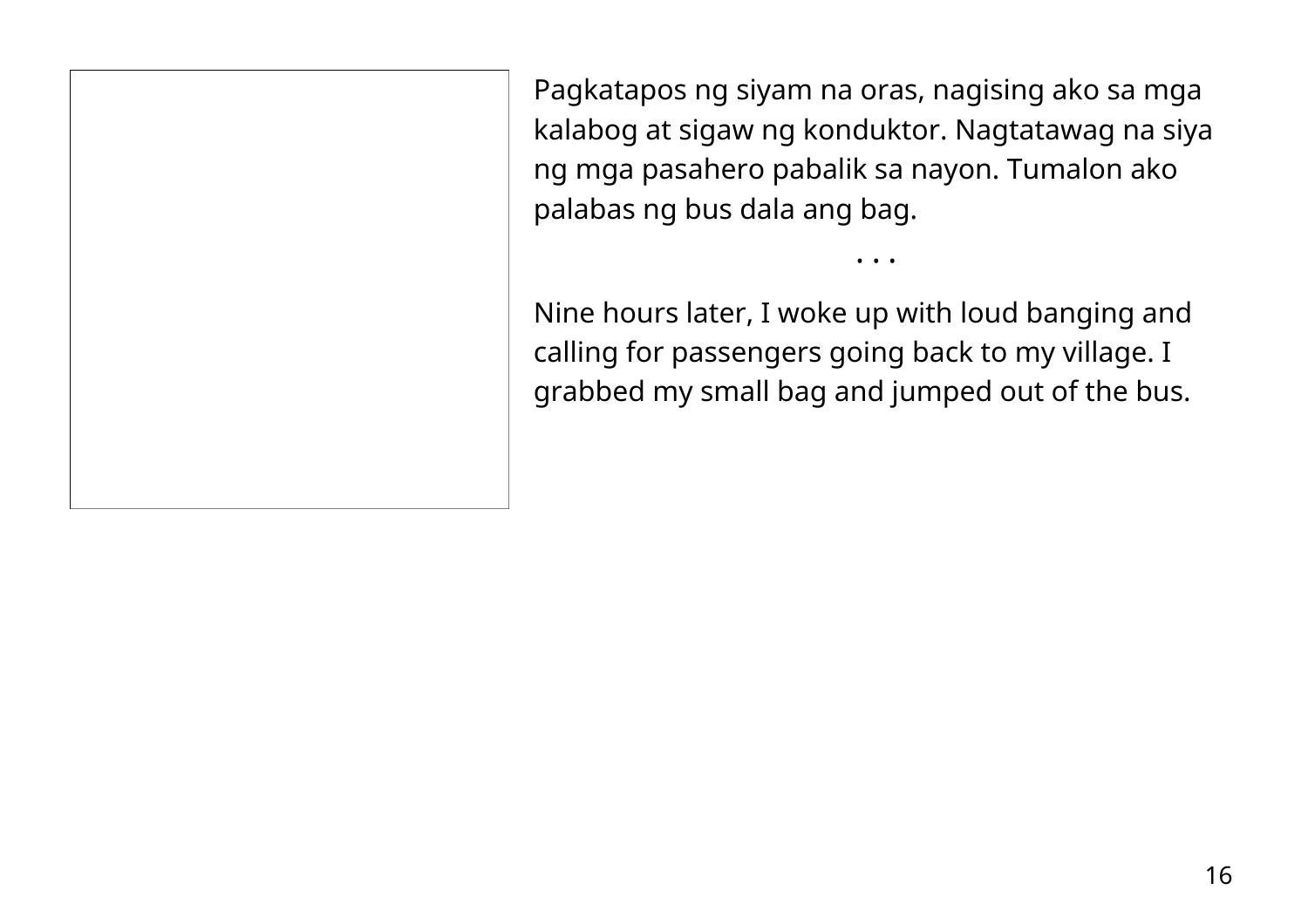Mabilis na napupuno ang bus na pabalik sa nayon. Maya-maya lang tutulak na ito pa-silangan. Pero ang mas mahalaga ngayon, mahanap ko ang bahay ni tiyo.

• • •

The return bus was filling up quickly. Soon it would make its way back east. The most important thing for me now, was to start looking for my uncle's house.